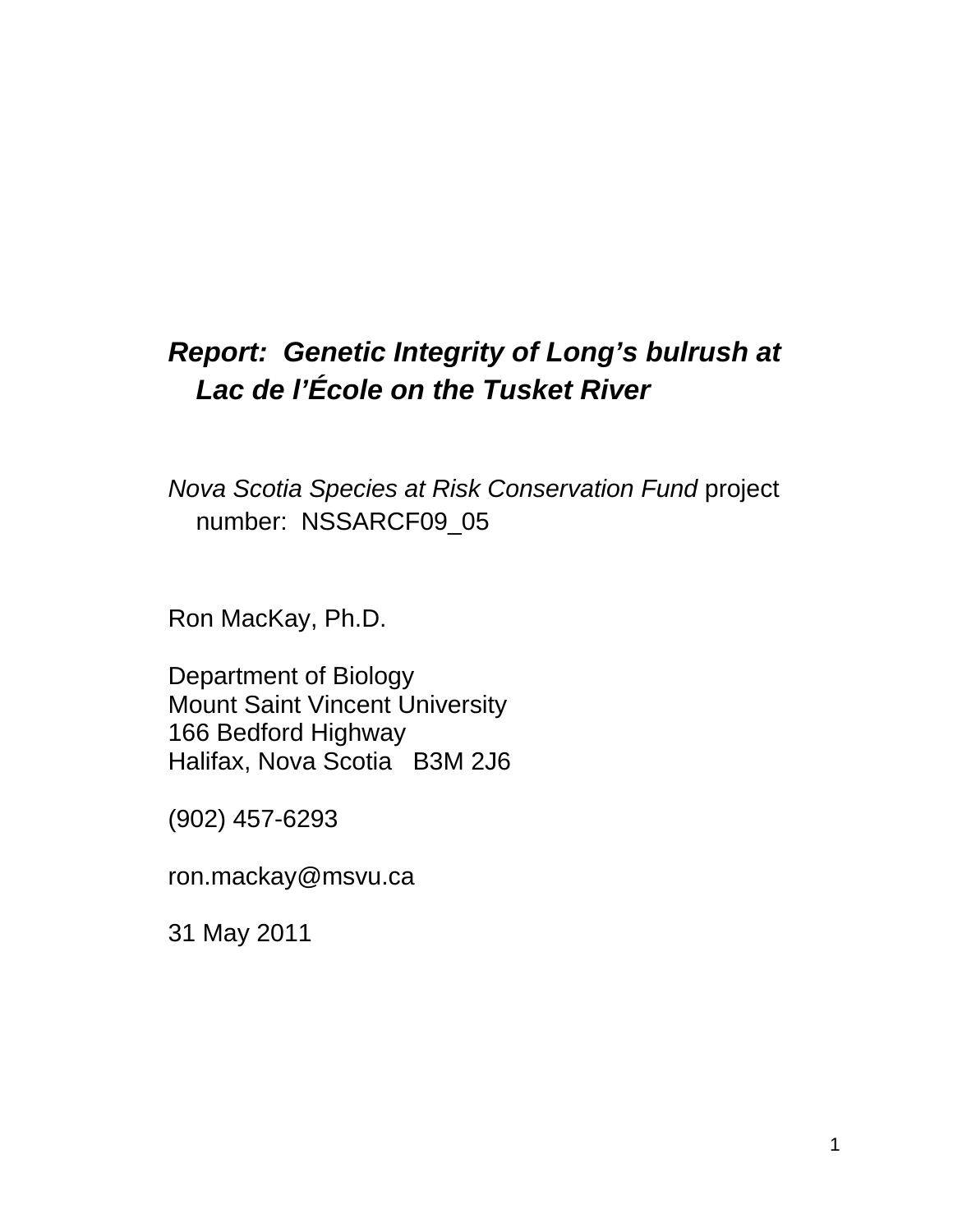# **Contents**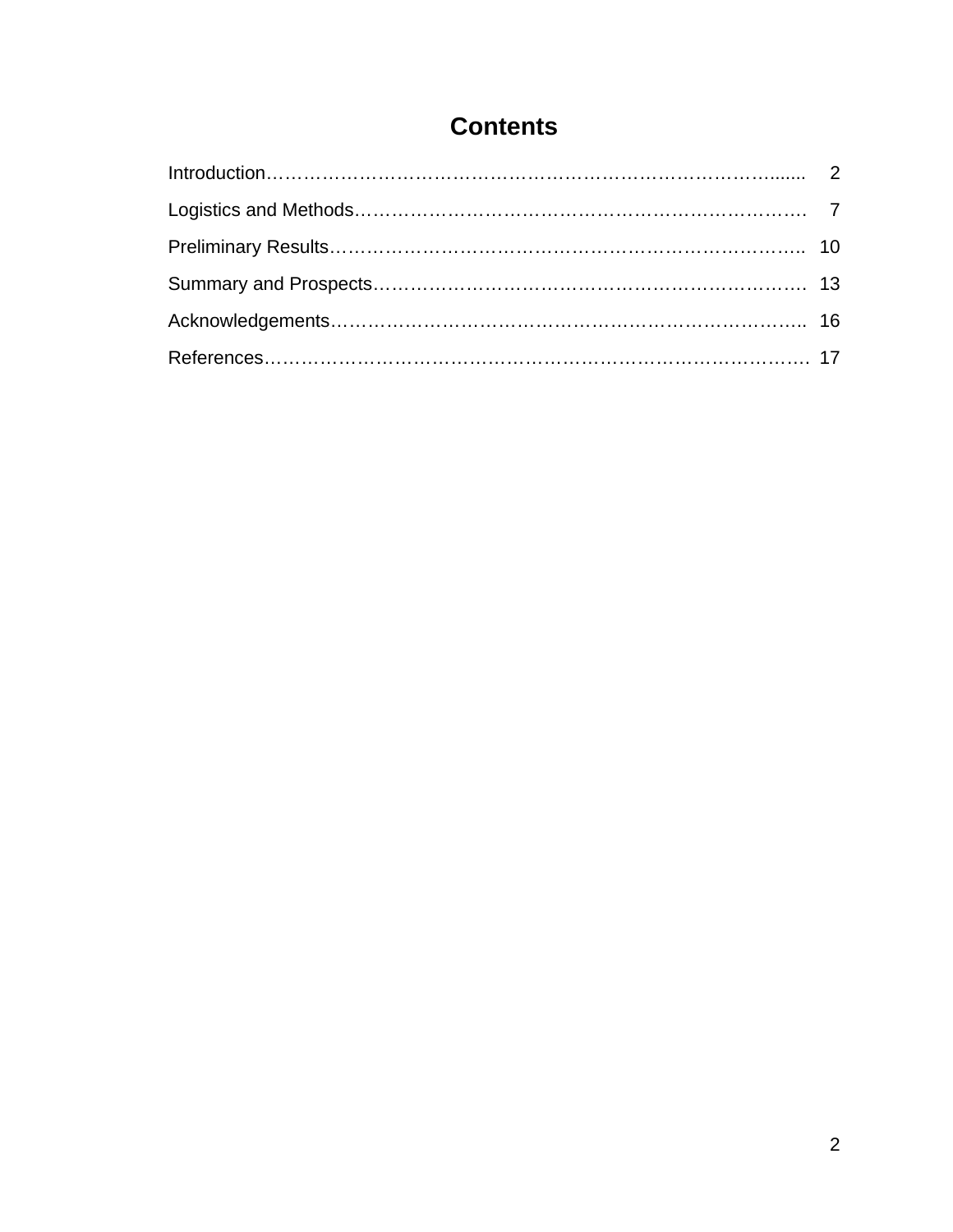## Introduction

Long's bulrush (*Scirpus longii* Fernald, Cyperaceae) is a wetland species of interest to botanists and conservationists. Members of the genus are rhizomatous perennials growing in dense mats and/or tussocks. Most species produce flowering culms on an annual basis (Whittemore and Schuyler 2003). *S. longii* is unique, directing more of its resources to the growth and extension of its rhizomes, producing large and long-lived clones (Hill and Johansson 1992), and flowering only when disturbed (as by fire, see Schuyler and Stasz 1985). As Long's bulrush allocates more of its resources to vegetative growth and inhabits continuously wet and peaty soils, it has been classified (Hill and Johansson 1992) as a *stress-tolerant* plant (Grime 1977) adapted to low concentrations of oxygen and other nutrients. However, the induction of flowering by disturbance indicates a facultative *ruderal* or weedy character (Grime 1977). Thus, Long's bulrush is adapted to an intermediate place in oligotrophic wetland succession, doing well once a peaty substratum is established, contributing to the development of a richer and drier soil, re-establishing itself (from seed and rhizome) quickly after drought and/or fire, and being excluded, eventually, by shrubs and trees.

The sister species of Long's bulrush, the wooly bulrush (*Scirpus cyperinus*), has a definite ruderal character – its rhizomes are less substantial than those of Long's bulrush (diameter: 1-1.5 cm vs. 1.5-3 cm, respectively), its leaves and culms are less robust, and its tussocks flower annually and do not spread aggressively (Whittemore and Schuyler 2003, Hill and Johansson 1992). According to Grime (1977), the wooly bulrush would be constitutively *ruderal*, *i.e*. completely adapted to disturbance. Wooly bulrush is common and widespread in eastern North America (Whittemore and Schuyler 2003) and Nova Scotia (Roland and Zinck 1998), occurring on the margins of wetlands and open still and running water, in forested swamp, and in ditches and other sites of anthropogenic disturbance, where soils are frequently but not necessarily continuously wet (personal observations).

Long's bulrush is an endangered species of the Atlantic Coastal Plain Flora (Wisheu *et al*. 1994). Its known range is from southwestern Nova Scotia to the pine barrens of southern New Jersey (Hill and Johansson 1992). Nova Scotian populations are of scientific interest – Has *S. longii* adapted to Nova Scotian conditions? What is the history of post-glacial migration of the species? – and of considerable concern in conservation. Long's bulrush occurs in Canada only in southwestern Nova Scotia and may be genetically distinct from populations in the USA. Long's bulrush is listed as *vulnerable* (Wisheu *et al*. 1994) under the Nova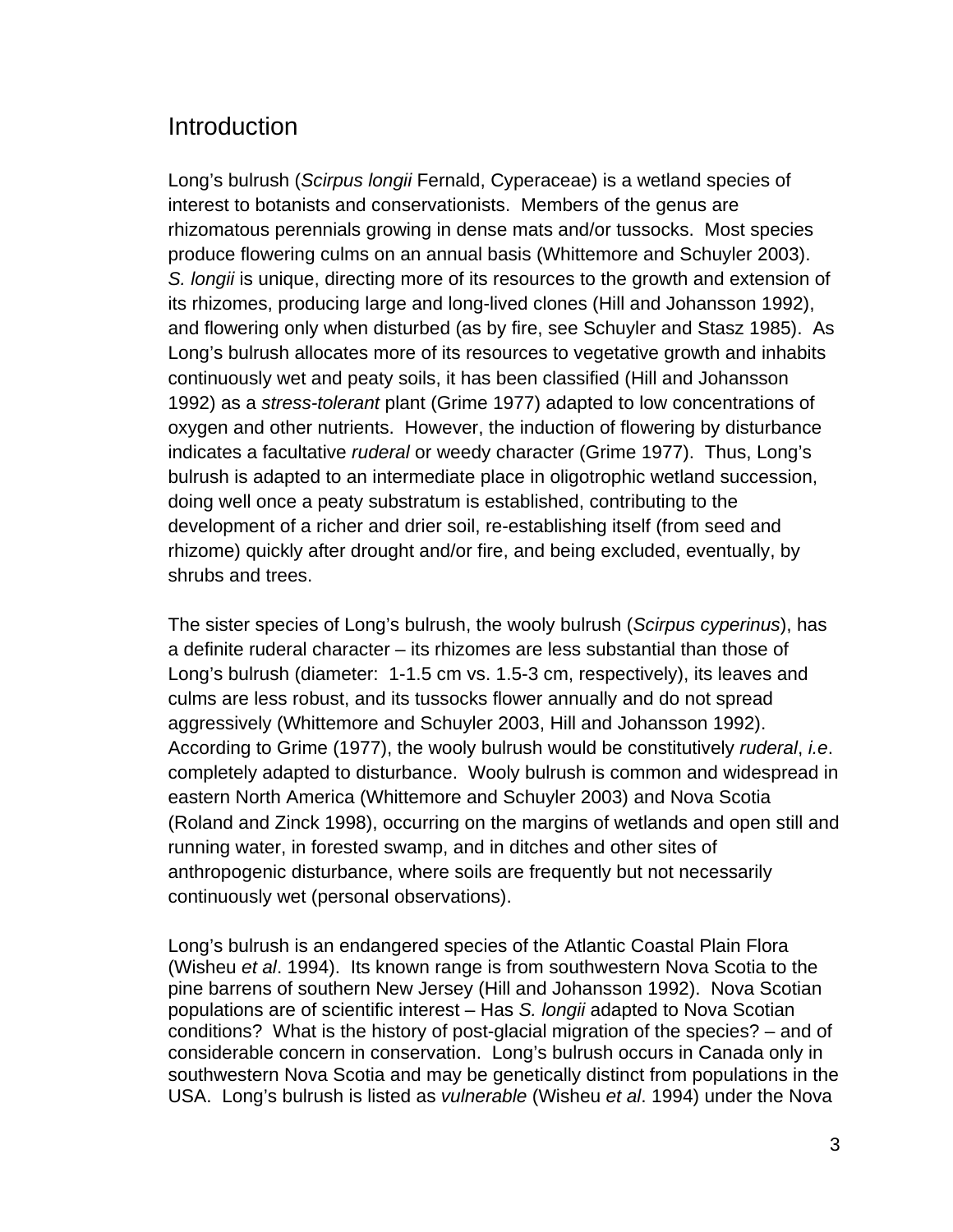Scotia Endangered Species Act (2006), of *special concern* under Canada's Species at Risk Act (2006), and is globally *imperiled* (NatureServe 2010). Long's bulrush is a *High Priority* species according to the *Recovery Strategy and Management Plan for Multiple Species of Atlantic Coastal Plain Flora in Canada* (Environment Canada and Parks Canada Agency 2010). This plan (p. 4) points out that, as ACPF populations in Nova Scotia are at the northern ends of their ranges and disjunct from populations in the USA, work is needed to determine the genetic distinctiveness and conservation-value of these populations.

In 2010, MacKay *et al*. reported on the genetics of several populations of Long's bulrush in the lower watershed of the Medway River in Queen's County, Nova Scotia. One of these populations is unusual in that it includes patches (< 1% of the area covered by *Scirpus*) that flower annually (Hill 1994) and which show some morphological traits of the wooly bulrush. This suggested that Long's bulrush and the wooly bulrush had hybridized to produce some plants that express the annual flowering-trait of the wooly bulrush putative parent species. MacKay *et al*. (2010) were able to show that these patches were indeed the product of hybridization. Unexpectedly, hybridization was also evident in the non-flowering part (> 99% of the area covered by *Scirpus*) of this population. Furthermore, hybridization was evident in one of two neighbouring (presumed "pure") Long's bulrush populations. Apparently, Long's bulrush is vulnerable to genetic invasion by its sister species – *S. longii* and *S. cyperinus* are not yet reproductively incompatible despite being quite distinct in morphology, ecology and reproductive biology. Induction of flowering of Long's bulrush (naturally or by human activity) puts this species at risk of loss by hybridization and introgression. Anthropogenic disturbance in the vicinity of Long's bulrush populations may be especially threatening as disturbance induces flowering of the species and provides opportunity for the always-flowering wooly bulrush (MacKay *et al*. 2010). If reproductively compatible, only differences in flowering seasons (early summer for Long's bulrush; late summer for the wooly bulrush; Roland and Zinck 1998) would inhibit the exchange of pollen between the species.

The primary objective of this project is to determine whether an important population of Long's bulrush in Nova Scotia has been compromised by hybridization with the wooly bulrush. A large population of Long's bulrush is found in a wetland at the northern end of Lac de l'École in the main course of the Tusket River, Yarmouth County NS (Hill and Johansson 1992). The Tusket River watershed is a *High* Priority watershed in the *Recovery Strategy and Management Plan for Multiple Species of Atlantic Coastal Plain Flora in Canada* (Environment Canada and Parks Canada Agency 2010). Unusually, flowering occurs annually in the Lac de l'École population (Hill and Johansson 1992; personal observations in 2009 and 2010), suggesting (MacKay *et al*. 2010) that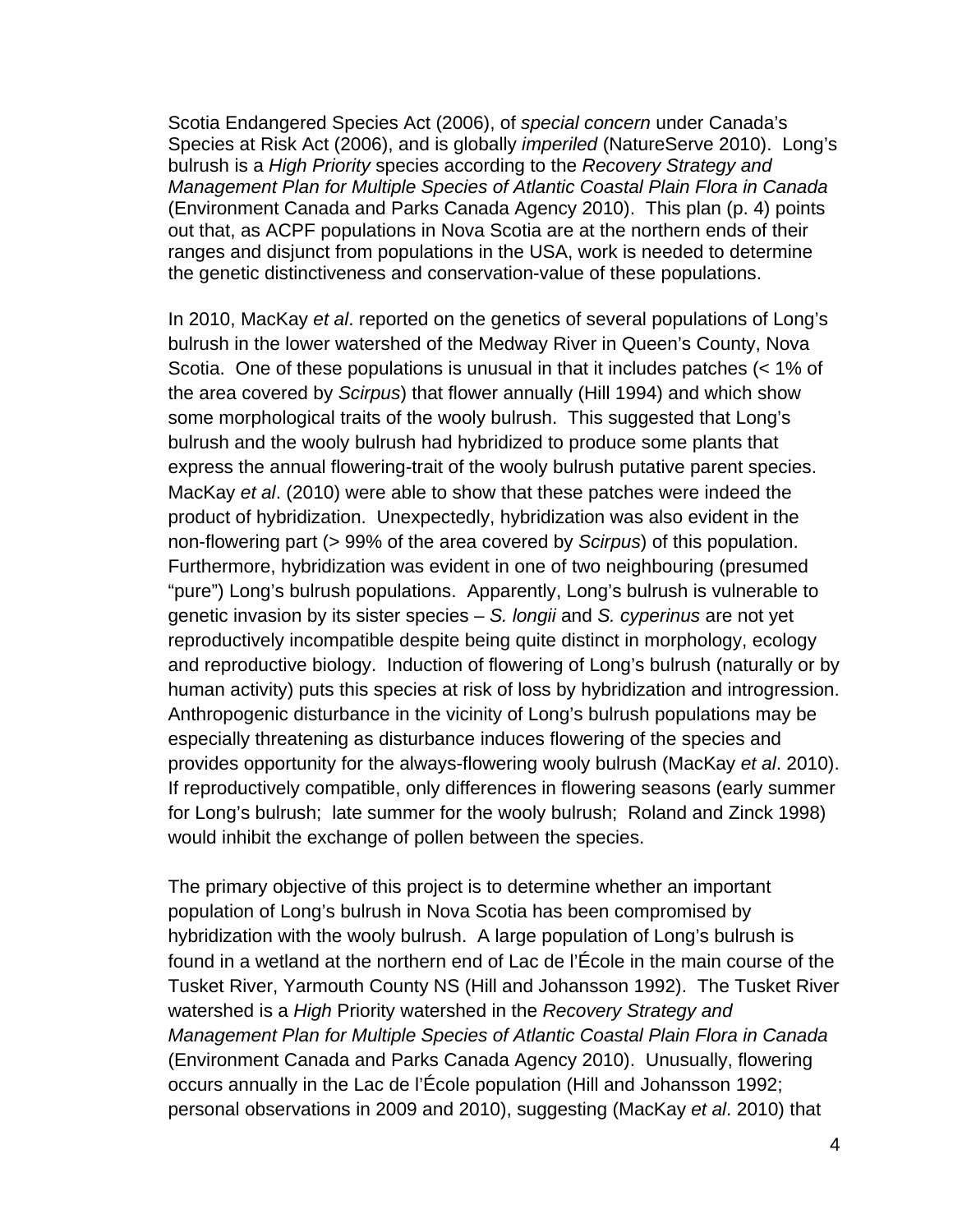(1) induction of facultative flowering of Long's bulrush is occurring due to some regularly occurring environmental factors(s), and/or (2) at least some of the *Scirpus* in this population is the product of hybridization between Long's bulrush and the wooly bulrush and annual flowering is caused by genetic input from the latter parent species. As the population is in an isolated area, it is unlikely that the annual flowering of Long's bulrush at Lac de l'École, whether by (1) or (2), is due human activities. Thus, this population may be an example of natural hybridization – a "hybrid zone". Demonstration of such hybridization would suggest Long's bulrush has had a long history of exposure to genetic invasion by its sister species – a conclusion that would inform the conservation of Long's bulrush, particularly efforts to isolate Long's bulrush from its wooly relative.

The technique developed for the investigation of the population genetics of Long's bulrush in the Medway River watershed (MacKay *et al*. 2010) will be used to look for genetic markers of the wooly bulrush in flowering and non-flowering individuals of the Lac de l'École Long's bulrush population. This simple technique involves isolation of small amounts of DNA from leaf tissue and characterization of that DNA by the RAPD (Random Amplified Polymorphic DNA) technique (MacKay *et al*. 2010). The work completed on the Medway River populations defined sets of species-specific genetic markers. This information will be combined with the Lac de l'École genetic information to determine whether some individuals at Lac de l'École are the products of hybridization.

This project is divided into three practical parts: (a) surveying and sampling the Lac de l'École bulrush population, and sampling wooly bulrush in the vicinity of this population; (b) conducting genetic and morphological analyses; and (c) reporting the conclusions of these analyses to the bodies responsible for conservation of Long's bulrush in Nova Scotia (*The Atlantic Coastal Plain Flora Recovery Team* and *The Nova Scotia Nature Trust*) and to the broader scientific community. These are described in full in NSSARCF09\_05 (copy attached), with *Project Objectives 1, 2* and 3 corresponding to (a) above, *Project Objectives 4* and *5* corresponding to (b), and *Project Objective 6* corresponding to (c).

NSSARCF09\_05 proposed a two-year project, with part (a) to be completed in summer 2010, part (b) to be completed by the end of 2011, and part (c) to be initiated in winter 2012. NSSARCF09\_05 proposed that funding (\$16,041.40) for this project would be divided 60% (\$9,624.84) and 40% (\$6,416.56) between the NSSARCF and Mount Saint Vincent University's *Internal Standard Research Grant* program. The applicant was awarded \$8,000 by the NSSARCF. At this time (May 2011), the recipient of NSSARCF09\_05 has not applied for a related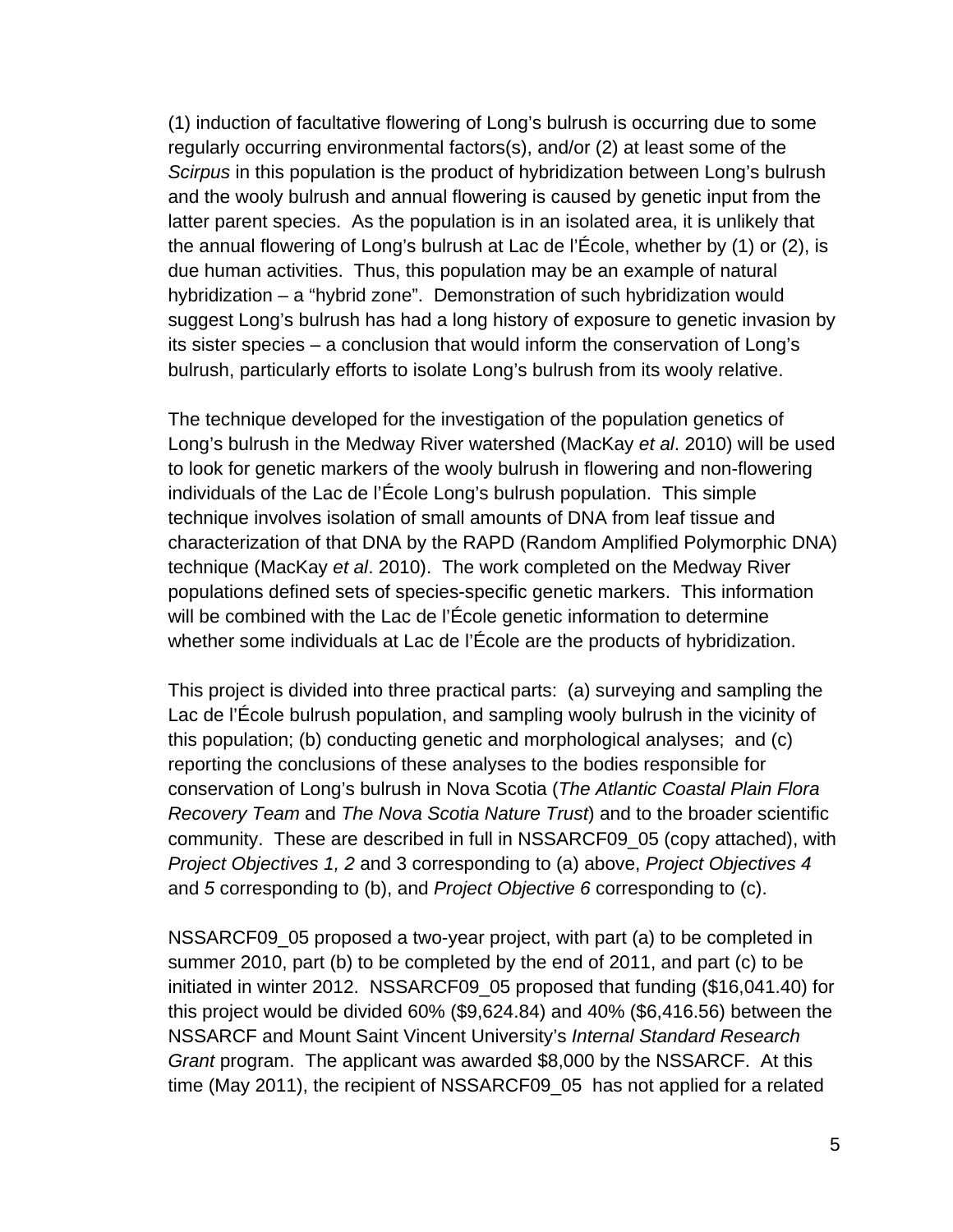MSVU internal grant, as his duties as departmental chair have restricted research activities in the past two years. The monies provided by the NSSARCF have been used to complete part (a) only. Only NSSARCF monies have been used for part (a). This report describes the work done to complete part (a). Plans for completing parts (b) and (c) are discussed in Summary and Prospects.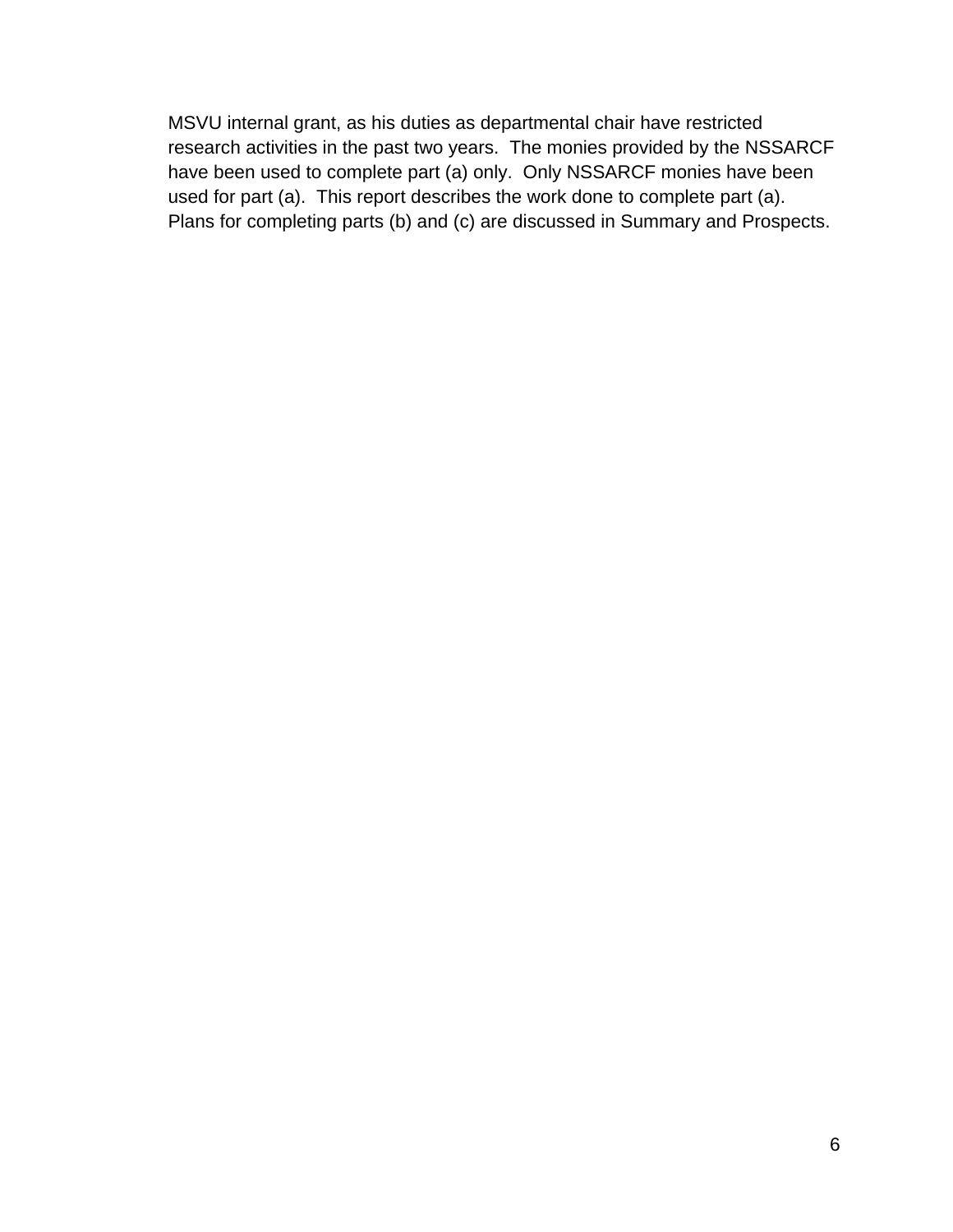## Logistics and Methods

As proposed in NSSARCF09\_05, three field trips were made to Lac de l'École in the summer of 2010. Lac de l'École is a small lake in the main course of the Tusket River, in Yarmouth County NS, immediately downstream from Gillifillan Lake and upstream from Wilson's Lake. See W2 on the *Tusket* page of *The Nova Scotia Atlas* (1:150,000). The lake is elongate (maximum length: 1.85 km; maximum width: 0.45 km) and constricted in its middle. Lac de l'École lies on a SE-to-NW axis, as do many of the lakes in the region. The shores of the lake not bounded by the peaty wetland at the northern end are predominantly rocky with some small shallow sandy coves (personal observation). The wetland harbouring the Long's bulrush population occurs at the northern end of Lac de l'École. See N 43° 56.3' W 65° 49.3' on the *20 P/30 Tusket Canadian Topographic Map* (1:50,000). As the run from Gillifillan Lake (*Indian Falls*) enters Lac de l'École 0.7 km from the northern end of the lake and the lake drains through its southwest corner (*Peter's Rapids*), the part of the lake adjacent to the northern wetland is not subject to the strong currents of the Tusket River flow. Two creeks drain through the northern wetland and southward into the lake: a larger creek running the length of the wetland along its western margin and a smaller creek in the southeast of the wetland. See NS aerial photograph no. 00315-102 (1:10,000) attached.

The dates of the three field trips (inclusive of travel days) were 7-11 June 2010, 2-5 July 2010, and 9-12 August 2010. On each trip, the applicant was accompanied by research assistant Maggie English, a senior Mount Saint Vincent University student. Travel between Halifax and Yarmouth County was by RM's personal vehicle. Accommodation was at the Vaughn Lake Bed and Breakfast in Gavelton, Yarmouth County (Dale Duncanson, proprietor). Access to the northern wetland at Lac de l'École was by a canoe provided at Lac de l'École by Larry Muise of Springhaven, Yarmouth County. The canoe was launched from where Rte. 308 passes the southern end of Lac de l'École.

The purpose of the field trip of 7-11 June 2011 was to survey the Long's bulrush population on Lac de l'École, in the northern wetland and along the eastern and western shores. This survey was initiated on 8 June and completed (except for the eastern shore) on 10 June. A GPS device was used to record positions (as named waypoints) of *Scirpus* plants (putative *S. longii* or other *Scirpus*), and to record our trail over the wetland and along the shores. Comparison of this trail to aerial photography ensured that all regions of the wetland were examined. This area is all of the unforested wetland south of N  $43^{\circ}$  56.8' or where the western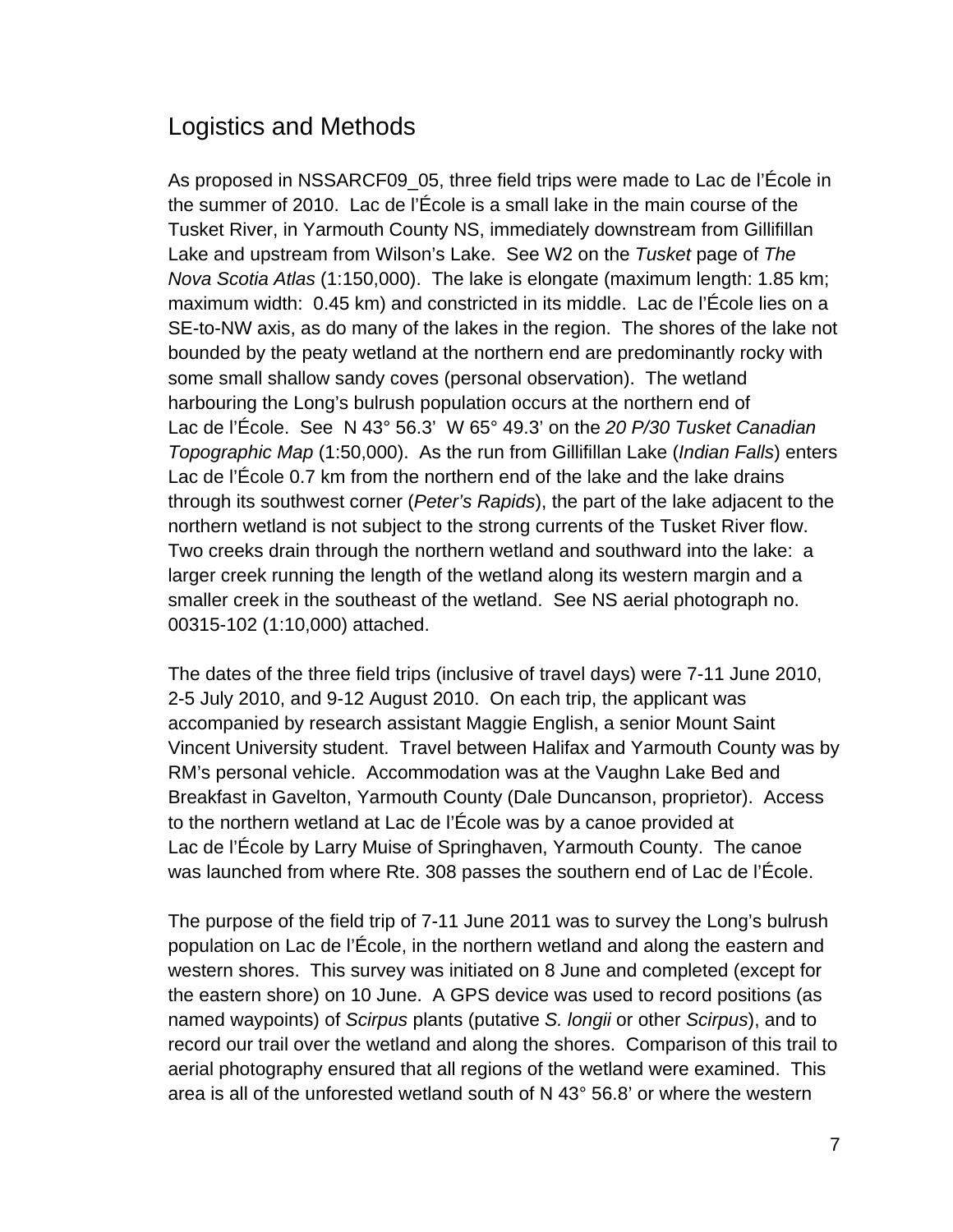creek is no longer visible in NS aerial photograph no. 00315-102. Notes were made on the boundaries of the population, the nature of the plant(s) observed (definitely or likely *S. longii*, *Scirpus* sp., no *Scirpus,* possible hybrid), occurrence of flowering culms, whether plants were lone, multiple, or in solid stands, whether plants occurred in tussocks or circular clones, and signs of disturbance (herbivory, ATV-tracks, erosion of wetland turf at the margins of the lake and creeks).

Note that NSSARCF09\_05 proposed that specimens of *Scirpus* at Lac de l'École and in the vicinity of this lake would be obtained during the July and August field-trips, respectively. The following describes a modification of that plan, insofar as sampling at Lac de l'École extended into the August field-trip.

The primary purpose of the field-trip of 2-5 July 2010 was to collect specimens of putative Long's bulrush at Lac de l'École. NSSARCF09\_05 proposed the acquisition of ~100 specimens (putative *S. longii*, other *Scirpus*, possible hybrids) at Lac de l'École and ~50 specimens (*Scirpus*) in the vicinity of the lake. The applicant received a scientific permit (copy attached) from NS Department of Natural Resources for harvest of 100 Long's bulrush plants. (MacKay *et al.* (2010) used 104 *Scirpus* specimens to effectively study genetic diversity and hybridization in three populations of Long's bulrush and surrounding wooly bulrush in the lower Medway River watershed.) Collection of putative Long's bulrush (flowering and non-flowering) in the northern wetland was initiated on 3 July and completed on 4 July. A survey of *Scirpus* on the eastern shore was completed on 4 July, as was collection of *Scirpus* specimens from that shore. A GPS device was used to record the origins of all specimens. Notes were made as above. Plants were removed by cutting the rhizome at least 5 cm from the base of the leaves. Specimens were folded, tied with flagging tape labelled with the name of the associated GPS waypoint, and stored in plastic bags. Upon return to shore, bags of specimens were immediately stored on ice in coolers. We returned to Halifax on 5 July. Specimens were processed 5-6 July in the Biology department at Mount Saint Vincent University. Each specimen was washed thoroughly in cool running tap-water and blotted. One or two leaves in best condition (fewest lesions from herbivory, mechanical damage, microbial infection) were removed from each specimen, washed and blotted. The remaining plant was placed in a standard botanical press. Once filled, the press was dried in a ventilated oven at 50 °C. Small (approx. 5 mm x 5 mm) pieces were cut from deep green regions near the bases of selected leaves, again avoiding lesions. Scissors and forceps were washed thoroughly between specimens. For each specimen, sets of leaf pieces (~12 pieces per set) were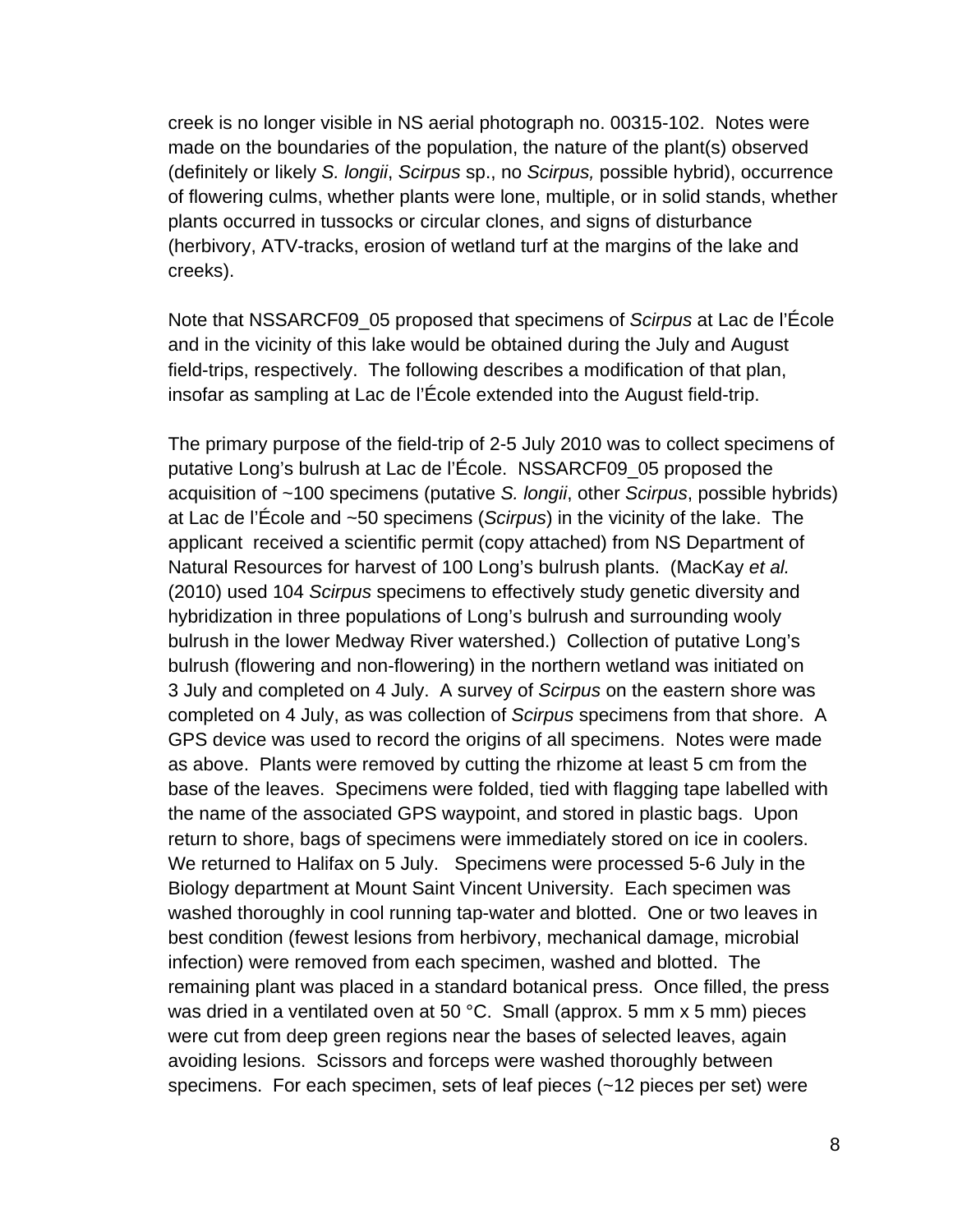placed in pairs of clean (unused) 12 mL-polypropylene tubes. Several grams of silica gel desiccant were placed in one of each pair of tubes and mixed with the leaf pieces. All tubes were closed with air-tight caps. Tubes with only leaf pieces are stored at -20 °C. Tubes with leaf pieces and desiccant are stored at room temperature. Whole plant specimens (dried for ~3 days with 2-3 changes of blotting materials) are stored at room temperature in (*Ziploc*) plastic bags with ~20 g of desiccant.

The objectives of the field-trip of 9-12 August were (i) to collect specimens of potential hybrids of Long's bulrush and other *Scirpus* in the northern wetland of Lac de l'École and the western shore of the lake, and (ii) to collect specimens of *Scirpus* (likely, the wooly bulrush *S. cyperinus*) in the vicinity of the Long's bulrush population at Lac de l'École. Objective (i) was completed on 11 August. Objective (ii) was completed on 12 August. For the latter, *Scirpus* was taken from fields, ditches and small wetlands from Gavelton to Canaan to Kegeshook Lake  $(-11)$  km east,  $-5$  km northeast and  $-4$  km northwest of Lac de l'École, respectively) and places in between. These sites are all in the lower Tusket River watershed. Specimens were obtained and notes and locations were recorded as described above. On 13 August, specimens were processed as above.

In the weeks after the July and August field-trips and lab-work described above, MSVU student Heather Mackie was employed on an intermittent basis to complete the drying and storage of plants specimens.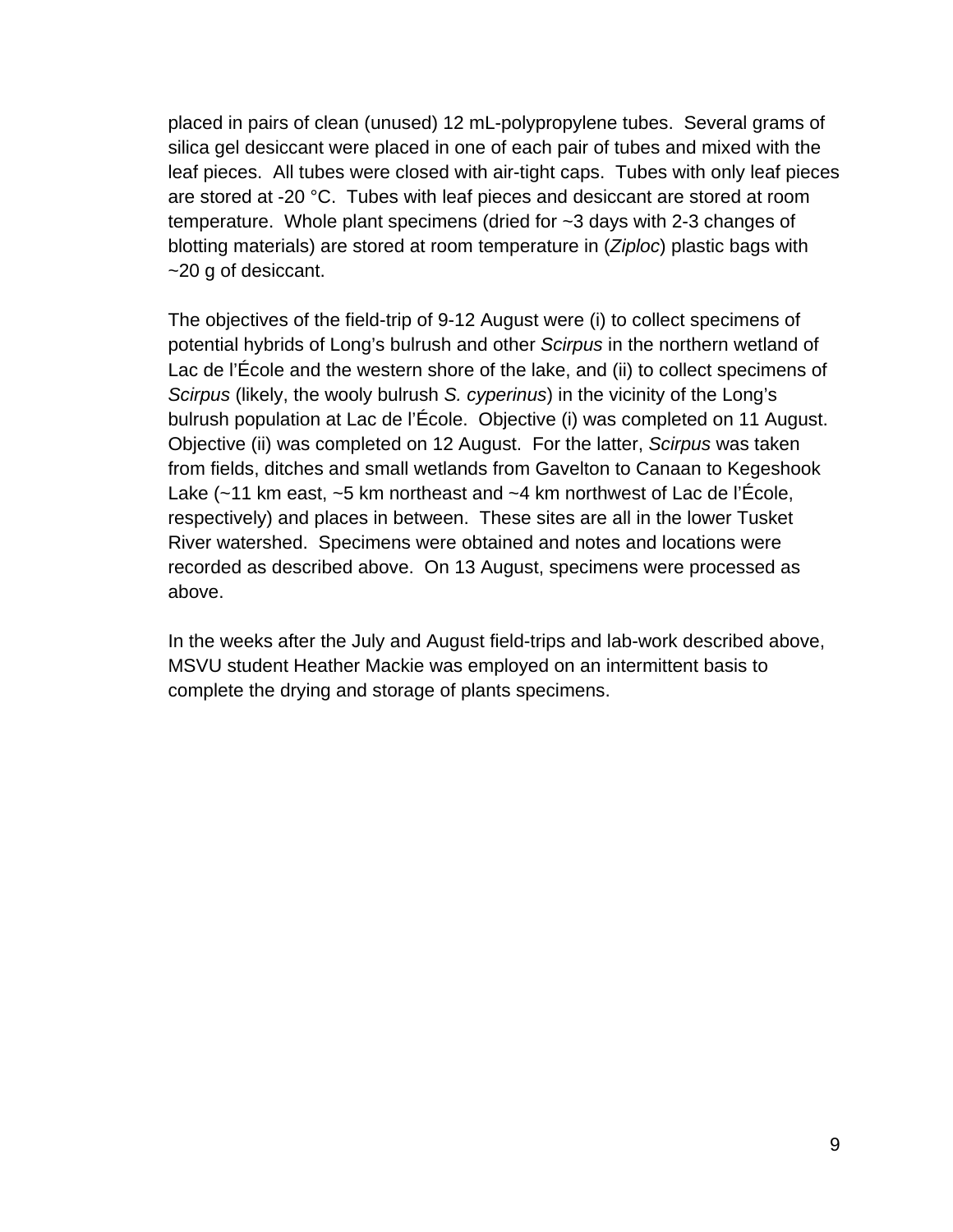# Preliminary Results

Two creek systems drain into Lac de l'École from the wetland at the northern end of the lake: a larger creek running the length of the wetland along its western margin and a smaller creek in the broad southeast of the wetland. See NS aerial photograph no. 00315-102 (1:10,000). The banks of the creeks are heavy, at least at the surface, with darkly-coloured mud and silt. At the shores of the lake and in the beds of the creeks, large blocks of muddy wetland turf have separated and/or are separating from the surrounding wetland, forming crevasses, peninsulas and islands. Peaty meadows of grasses, sedges, mosses and insectivorous plants start within ~5 m of the edges of the creeks. Thick beds of shrubs are found between the peaty meadows and the forest on the boundaries of the open wetland. The peaty meadows are broader near the margin of the lake. A broad (maximum width: ~200 m) irregularly-shaped meadow surrounds the eastern creek system. An elongate (maximum width: ~100 m) meadow surrounds the western creek system. North of N 43° 56.6', the shrubs come to the edge of the western creek, excluding the meadows.

#### Distribution of bulrushes at Lac de l'École

In the June field-trip, a survey was made of the northern wetland and the western shore of Lac de l'École. The presence/absence of putative Long's bulrush and/or other *Scirpus* and additional information was noted at 394 sites. As this information did not include positive identification of Long's bulrush, it cannot be used by itself to describe the distribution of this species at Lac de l'École.

In the July field-trip, putative Long's bulrush specimens were collected from the northern wetland, and *Scirpus* specimens were obtained from the eastern shore of the lake. In the August field-trip, specimens were collected of potential hybrids of Long's bulrush and of other *Scirpus* in the northern wetland of Lac de l'École and along the western shore of the lake. In July and August, *Scirpus* was noted at 199 sites at Lac de l'École and 195 *Scirpus* specimens were obtained from 180 of these sites. The determination of the identity of these specimens awaits morphological and genetic analyses.

Also in the August field-trip, 24 specimens of putative wooly bulrush (*S. cyperinus*) or other *Scirpus* were obtained from as many roadside sites in the vicinity of Lac de l'École.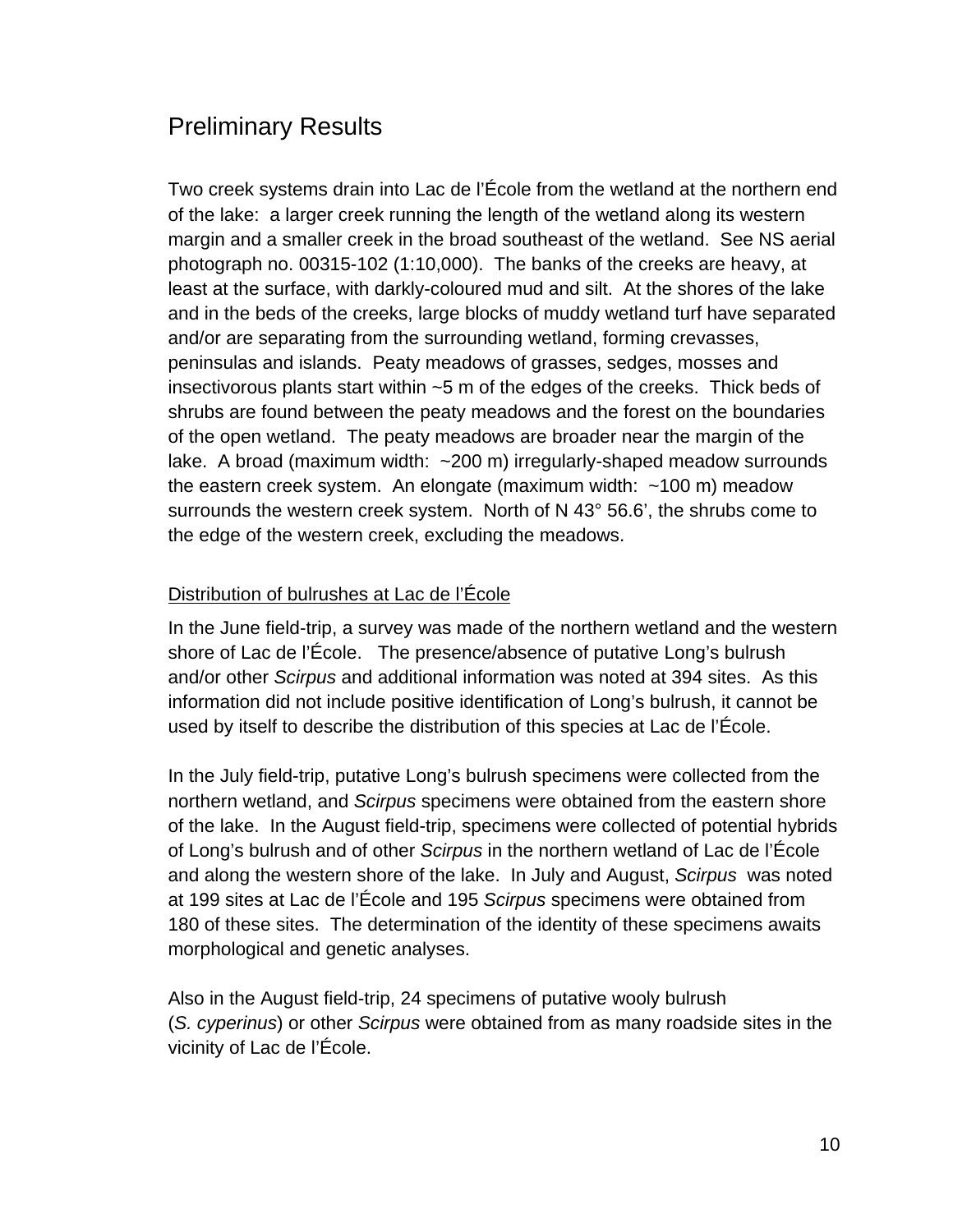Two replicate sets of leaf samples were prepared from all 219 *Scirpus* specimens. One set is stored at -20 °C. The other set is stored (desiccated) at room temperature. These samples will be used for the preparation of small quantities of DNA for DNA-fingerprinting and subsequent population genetic analysis by the RAPD technique (MacKay *et al*. 2010).

A precise description of the distribution of Long's bulrush and other *Scirpus* at Lac de l'École requires the completion of morphological and genetic analyses. This description will be anchored by the identification of the 219 collected specimens and their geographical co-ordinates. However, the survey and collecting work completed to date is sufficient to allow a general description of *Scirpus* at Lac de l'École. There are at least three distinct types of *Scirpus* at Lac de l'École: flowering putative *Scirpus longii* (fp*Sl*), non-flowering putative *Scirpus longii* (nfp*Sl*), and flowering *Scirpus* of one or more other species or flowering *Scirpus* produced by hybridization of these other species (f*S*).

In the field, fp*Sl* was identified by the height of its culms (~2 m), by the blackness of the bases of its involucral bracts, and by the fact that these plants had well-developed inflorescences in June whereas other species of NS *Scirpus* flower in late summer and fall (Roland and Zinck 1998). In the wetland at the northern end of Lac de l'École, fp*Sl* occurs along the shores of the lake, along the muddy banks of the two creek systems and sometimes partially submerged near the banks (never in the grass-and-sedge meadows). The heaviest densities of fp*Sl* occur on the banks where the creeks broaden to enter the lake. As one moves upstream along the creeks, the density of fp*Sl* decreases until only scattered lone plants are found. In either creek bed, no fp*Sl* was found north of N 43° 56.6'. Several hundred to a thousand fp*Sl* culms were observed in the northern wetland of Lac de l'École.

fp*Sl* is also found scattered along the shores of Lac de l'École adjoining the northern wetland. On the western shore, fp*Sl* occurs as far south as N 43° 56.2' (*i.e.,*to approx. one quarter the length of the lake). On the eastern shore, fp*Sl* occurs as far south as N 43° 55.9' (*i.e.,* to approx. three fifths the length of the lake). No fp*Sl* was found south of these positions.

In the field, nfp*Sl* was identified by the nature of its leaves (broader and longer than other grasses and sedges in the peaty meadows of this wetland), the robust nature of its rhizomes and its tendency to grow in clonal arcs and circles (Roland and Zinck 1998, Hill and Johansson 1992). nfp*Sl* occurs in the peaty grass and sedge meadows behind the creek and lake margins. Nearer these margins,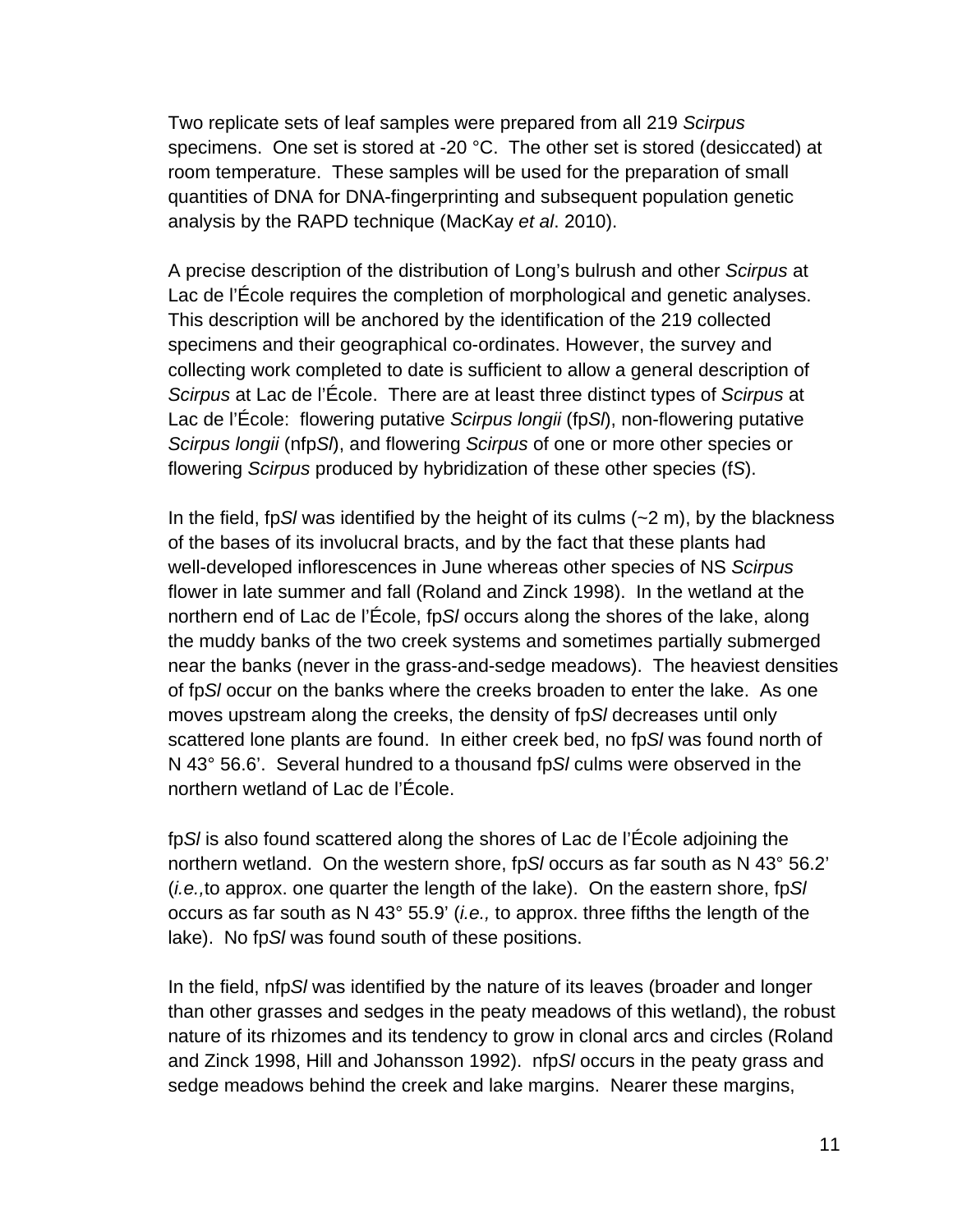nfp*Sl* occurs in dense stands in which it is difficult to distinguish one clone from another. Beyond these stands (*i.e.,* towards the shrubs and then the woods), nfp*Sl* occurs as complete circular clones, arcs, small unorganized groups of plants and scattered lone plants. nfp*Sl* becomes rare as one approaches the shrubs and trees. An occasional nfp*Sl* was found isolated among the stands of shrubs. No nfp*Sl* was found along the shores of Lac de l'École.

The fp*Sl* growing along the muddy lake and creek margins is generally markedly taller (in its vegetative leaves) and darker green, than the nfp*Sl* growing in the peaty grass and sedge meadows. In fact, some of the nfp*Sl* is unusually small for vegetative *S. longii* (personal observations) and is obviously not thriving. Also, fp*Sl* occurs entirely in tussocks, whereas nfp*Sl* occurs as isolated plants, groups of plants, and as clonal arcs and circles.

f*S* (flowering *Scirpus*, presumed not *S. longii*) was characterized by its shorter culms (1-1.5 m), by the olive-green or green (not black as for fp*Sl*) bases of its involucral bracts, by the immature (generally unopened) state of its inflorescence in June, and by the narrowness of its leaves (relative to fp*Sl* and nfp*Sl*). In the northern wetland, f*S* occurs only along the muddy margins of the creeks and the lake and in the creek beds, mingled with the fp*Sl* (flowering putative *S. longii*). f*S* is outnumbered by fp*Sl* in the southern parts of the creek systems, but becomes more frequent as one moves upstream. Eventually (above N 43° 56.6') only f*S* occurs in the creek systems. As one proceeds to the north in the western creek system, shrubbery approaches and then overhangs the creek bed as f*S* is restricted to the creek bed and then disappears (north of N 43° 56.8').

f*S* is also found scattered along both shores of Lac de l'École from the north to the south ends of the lake, more frequently in the sandy shallow coves and with small communities of other wetland species than along the rocky parts of the shoreline.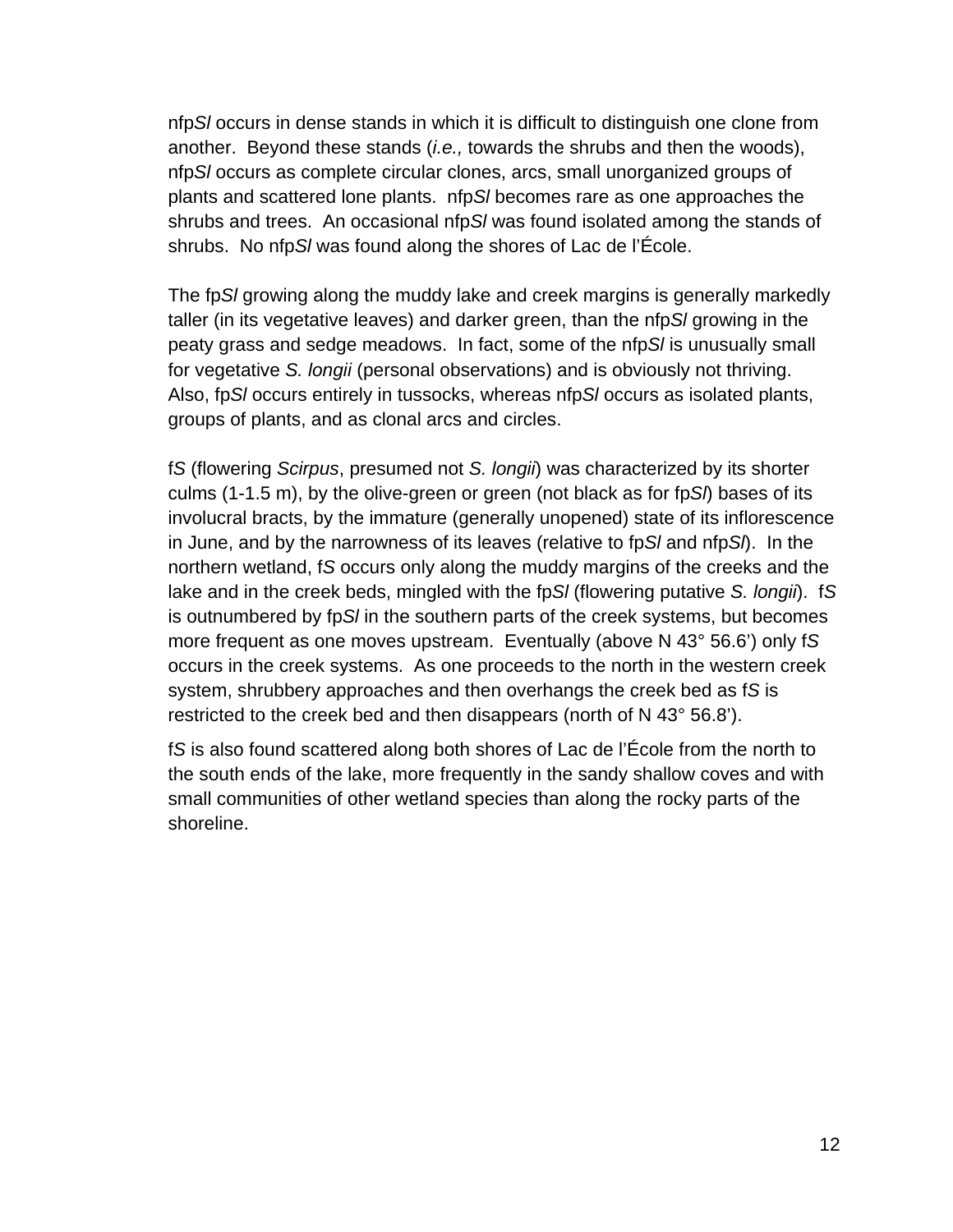# Summary and Prospects

This report is a preliminary description of a survey of the Long's bulrush population at Lac de l'École in the watershed of the Tusket River, Yarmouth County NS, and an account of the collection of *Scirpus* at this lake and in its vicinity. This work contributes to the project *Genetic Integrity of Long's bulrush at Lac de l'École on the Tusket River* (NSSARCF09\_05). The overall objectives of this project are to characterize genetic diversity and identity in Long's bulrush at Lac de l'École and determine whether this population has hybridized with other *Scirpus* species. In previous work, the investigator and his associates (MacKay *et al.* 2010) have shown that hybridization has occurred in Long's bulrush populations in the watershed of the lower Medway River, Queens County NS. As Long's bulrush at Lac de l'École is an important population of this endangered species in NS (Hill and Johansson 1992), it is critical, for conservation, to know whether the Lac de l'École population is genetically distinct in NS and whether this population is vulnerable to genetic invasion by its sister species, the wooly bulrush.

The purpose of the survey (NSSARCF09\_05 *Project objective 1*) was to determine the distribution of all *Scirpus* at Lac de l'École. We were able to define at least three types of *Scirpus* at the lake: flowering putative *S. longii* (fp*Sl*), non-flowering putative *S. longii* (nfp*Sl*) and flowering *Scirpus* that was not *S. longii* (f*S*). At least several hundred culms of fp*Sl* were observed growing from tussocks on or near the muddy banks of the two creek systems that drain the wetland at the northern end of Lac de l'École and along the lakeshore of this wetland. Also, fp*Sl* is scattered along the lakeshores south of the northern wetland, as far south as approximately one-quarter and three-fifths of the western and eastern shores, respectively. nfp*Sl* occurs in the peaty grass-andsedge meadows between the banks of the creek systems and the dense zones of shrubs that separate the meadows from the forest at the boundary of the wetland.

At Lac de l'École, fp*Sl* differs from nfp*Sl* not only in the presence of culms (flowering stems) in the former and the absence of culms in the latter, but also colour of the leaf blades (dark versus light green), robustness of whole vegetative plants (larger in fp*Sl*), and habit (tussocks in fp*Sl versus* single plants, groups and solid stands of plants, and clonal arcs and circles in nfp*Sl*). It is tempting to speculate that recurring disturbance and/or the nutrient-rich habitat at the margins of the creek systems and lake induces the facultative ruderal character (Grime 1977) of Long's bulrush. Thus physiological induction may be the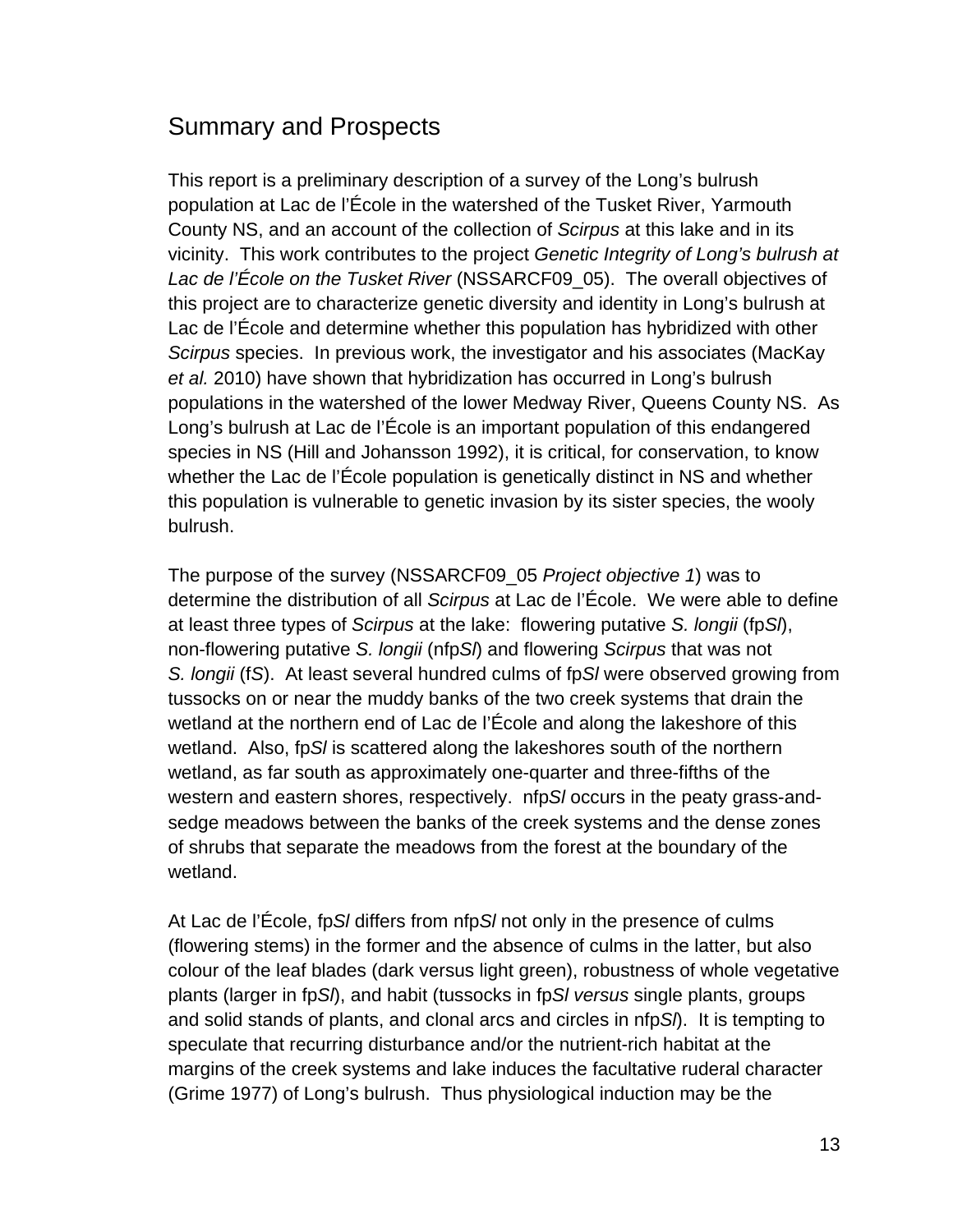explanation, not hybridization with a constitutive ruderal species (*i.e.,* the wooly bulrush), for the regular, apparently annual, flowering of Long's bulrush at Lac de l'École. Certainly, the appearance of the fp*Sl* in the field was typical for Long's bulrush – these plants did not show the mixture of *S. longii*- and *S. cyperinus-*traits observed for genetically-confirmed hybrid plants in the watershed of the lower Medway River (MacKay *et al.* 2010).

At Lac de l'École, other flowering *Scirpus* (f*S*) was found in the northern wetland and all along the western and eastern shores of the lake. In the northern wetland, it is entirely restricted to the muddy banks of the creek systems and the lakeshore of the wetland. f*S* is scattered among the (more frequent) fp*Sl* at the lake margin and in the immediately adjacent regions of the creek systems. Moving northward (upstream) in the creek systems, f*S* becomes more frequent. Only f*S* occurs in the northern part (*i.e.,* above N 43° 56.6') of the western creek system and f*S* is eventually entirely excluded by shrubbery (north of N 43° 56.8'). Whether any of f*S* is the product of hybridization between Long's bulrush and the wooly bulrush remains to be seen. f*S* may be entirely *S. cyperinus* and/or some other *Scirpus* species.

The intermingling of f*S* and Long's bulrush in the northern wetland and along the shores of Lac de l'École, indicates that the genomes of at least two *Scirpus* species are present at this lake. Given the tendency of both species (presumably, *S. longii* and another *Scirpus* species) to flower naturally at Lac de l'École and the demonstrated capacity of Long's bulrush for hybridization (MacKay *et al*. 2010; Whittemore and Schuyler 2003), it will be important for the conservation of Long's bulrush to determine whether any *Scirpus* at this lake is the product of hybridization. Presumably, over the ages, there has been many opportunities for exchange of pollen between these species.

The collection of *Scirpus* at Lac de l'École (*Project objective 2*) was guided by the survey described above. The purpose of this collection was to provide material for morphological analysis and identification and for DNA-preparation and molecular population genetic analysis. These analyses (combined with similar analyses of *Scirpus* collected in the vicinity of Lac de l'École – see below) should allow resolution of the identities of fp*Sl* and nfp*Sl*, and, combined with the geographical co-ordinates of the origins of the collected specimens, the precise mapping of the distribution of *Scirpus* species, the different *S. longii* phenotypes (flowering tussocks, entirely vegetative plants and clones) and hybrids (if any) at Lac de l'École. In July and August 2011, 199 whole plant specimens of *Scirpus* were obtained from 180 sites at Lac de l'École. Of these specimens, 120 are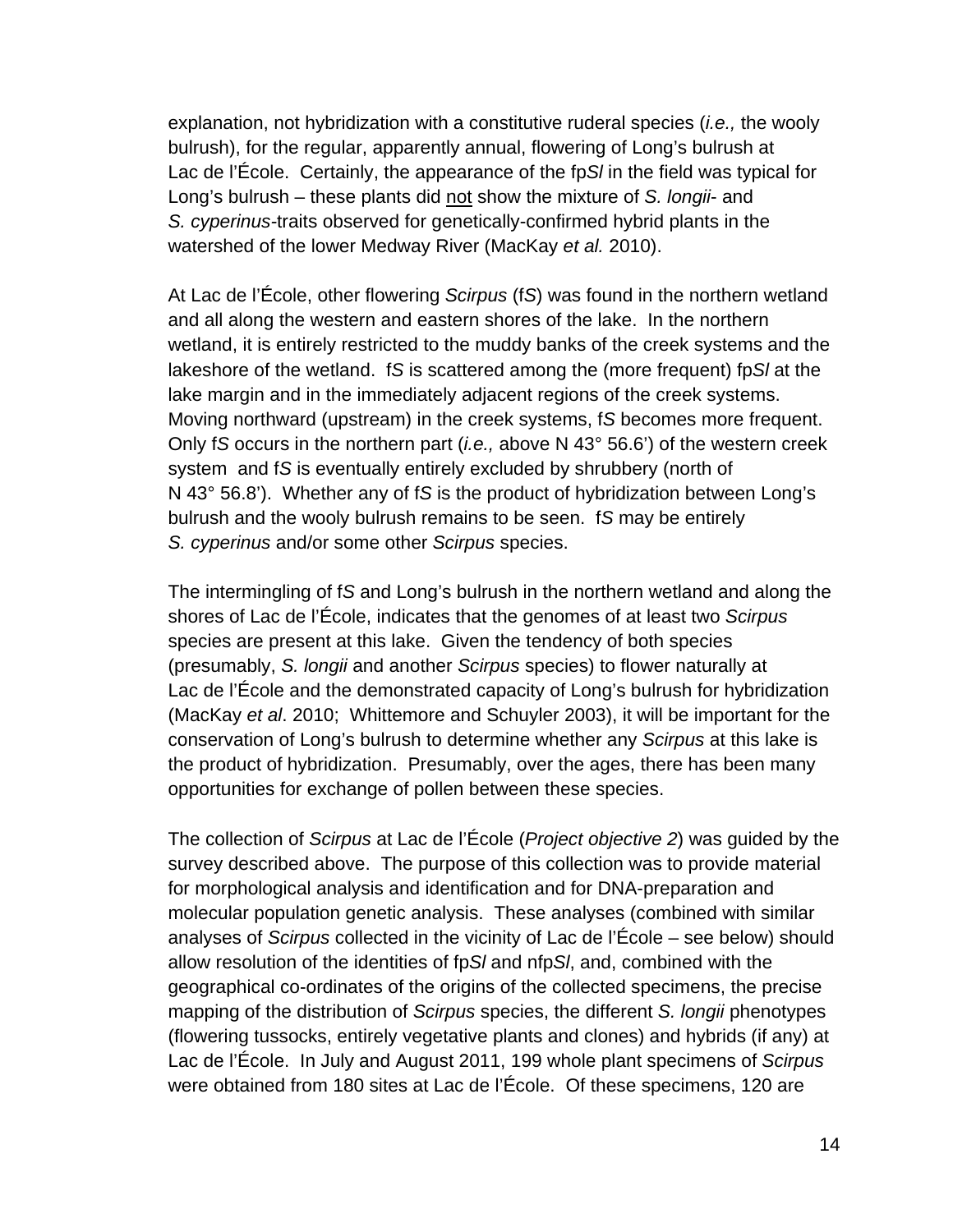putative Long's bulrush (flowering and non-flowering plants) and 79 are putative other *Scirpus* species and/or the products of hybridization of these species. *Project 2* proposed that approximately 100 specimens would be obtained at Lac de l'École.

The purpose of collection in the vicinity of Lac de l'École (*Project objective 3*) was to provide material representing the local wooly bulrush (*S. cyperinus*) or other *Scirpus* for morphological and genetic analyses. When examining potential situations of hybridization and introgression, it's necessary to include representative samples of the two putative parent species. Genetic analyses depend on the identification of species-specific DNA-markers or speciesdistinctive frequencies of DNA-markers in populations. These are used as references for testing hypotheses of hybridization – the products of hybridization should show mixtures of the DNA-markers present in the putative parent species. As noted above, many of the plants obtained at Lac de l'École appear to be typical ("pure") Long's bulrush. In this project, the genetic data from these plants and the data obtained from *S. longii* populations in the Medway River (MacKay *et al.* 2010) will likely serve as representative of the Long's bulrush putative parent species. Regarding the other putative parent species, *Project objective 3* proposed that approximately 50 specimens of *Scirpus* (presumably, the common *S. cyperinus* or wooly bulrush) would be obtained from the vicinity of Lac de l'École. In August 2011, only 24 specimens of *Scirpus* were obtained from as many roadside sites in the vicinity of Lac de l'École. As the genetic data obtained from this project will be combined with that already obtained for populations in Medway River watershed (MacKay *et al.* 2010), including data for 30 *S. cyperinus* individuals, the deficiency in number of putative *S. cyperinus* individuals obtained at Lac de l'École should not present a difficulty. If the latter individuals seem genetically distinct from *S. cyperinus* in the Medway River watershed, then additional sampling of *Scirpus* in the vicinity of Lac de l'École may be required.

As a product of NSSARCF09\_05, 219 whole plant specimens and duplicate sets of leaf samples from each of these plants reside in the Biology department of Mount Saint Vincent University. This collection represents Long's bulrush, other *Scirpus* species and, possibly, the products of hybridization of *Scirpus* species at Lac de l'École in the watershed of the Tusket River, Yarmouth County NS. Determination of the identity of these plants, the geographic distribution of the species involved and genetic relationships awaits analyses of the morphology of the plants and DNA (MacKay *et al.* 2010) extracted from the leaf samples. The recipient of NSSARCF09\_05 will be on sabbatical leave from 1 July 2011 to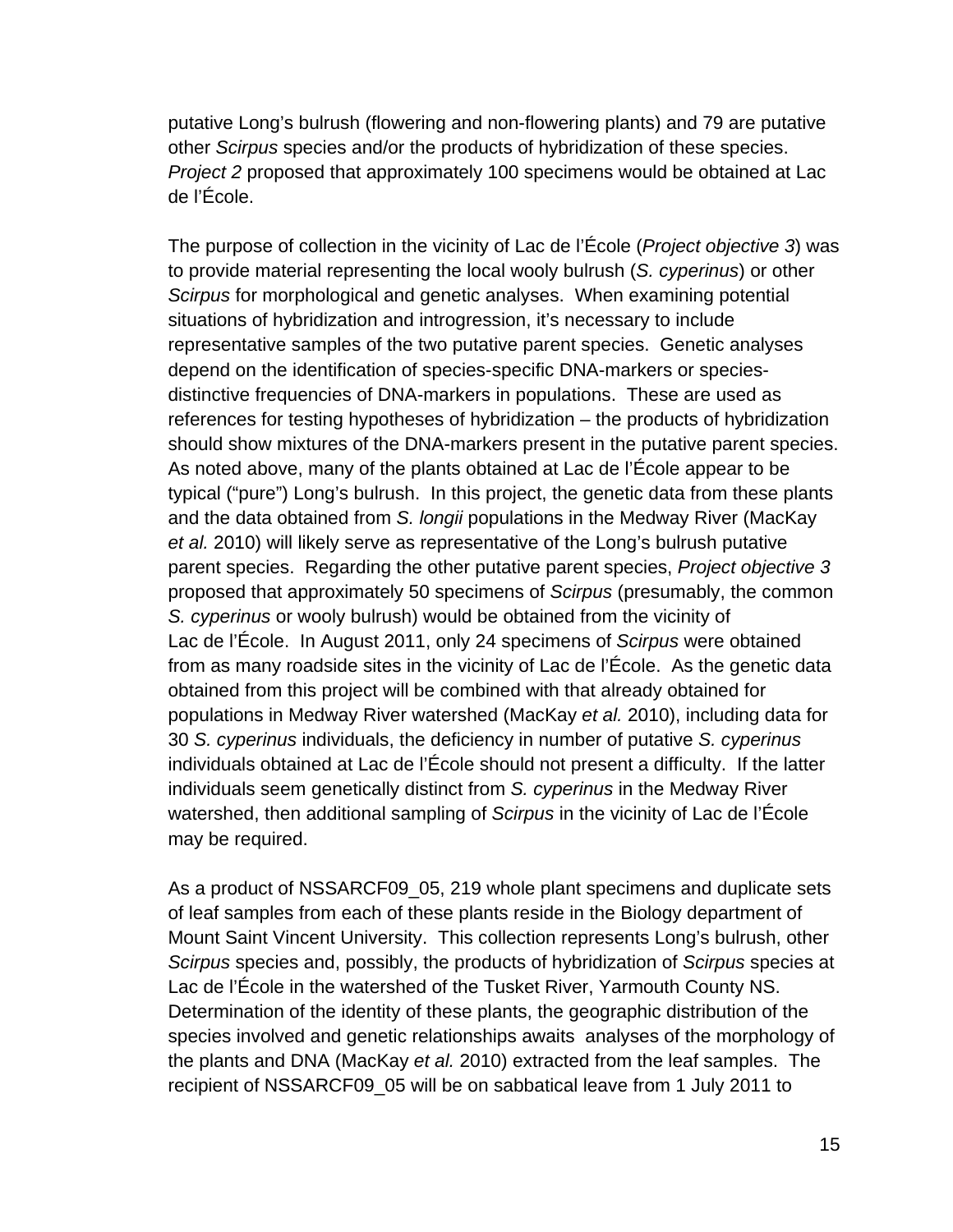30 June 2012, during which time, he will be resident for ten months in Connecticut USA. During this time, the recipient's activities will include morphological analysis of the 219 whole plant specimens, and the writing of an application for an MSVU *Internal Standard Research Grant* to support the genetic analyses of the plants (*Project objectives 4* and *5* of NSSARCF09\_05). It is possible that the morphological analysis will be sufficient to clearly indicate the disposition of Long's bulrush, other *Scirpus* species and any hybrids at Lac de l'École. This would allow communication of the status of Long's bulrush at Lac de l'École to the bodies responsible for conservation of the species (Atlantic Coastal Plain Recovery Team, Nova Scotia Nature Trust) in 2012. Conclusive evidence for or against hybridization at Lac de l'École depends on completion of the molecular population genetic analyses. Presuming receipt of financial support, the latter work would be conducted in 2012-2013 and results and conclusions would be available for communication to the bodies mentioned above and to the wider conservation biology communities (*Project objective 6*) in 2013.

### Acknowledgements

The recipient of NSSARCF09\_05 gratefully acknowledges the guidance and advice of Nicholas M. Hill, and the permission given by the NS Department of Natural Resources to collect Long's bulrush.